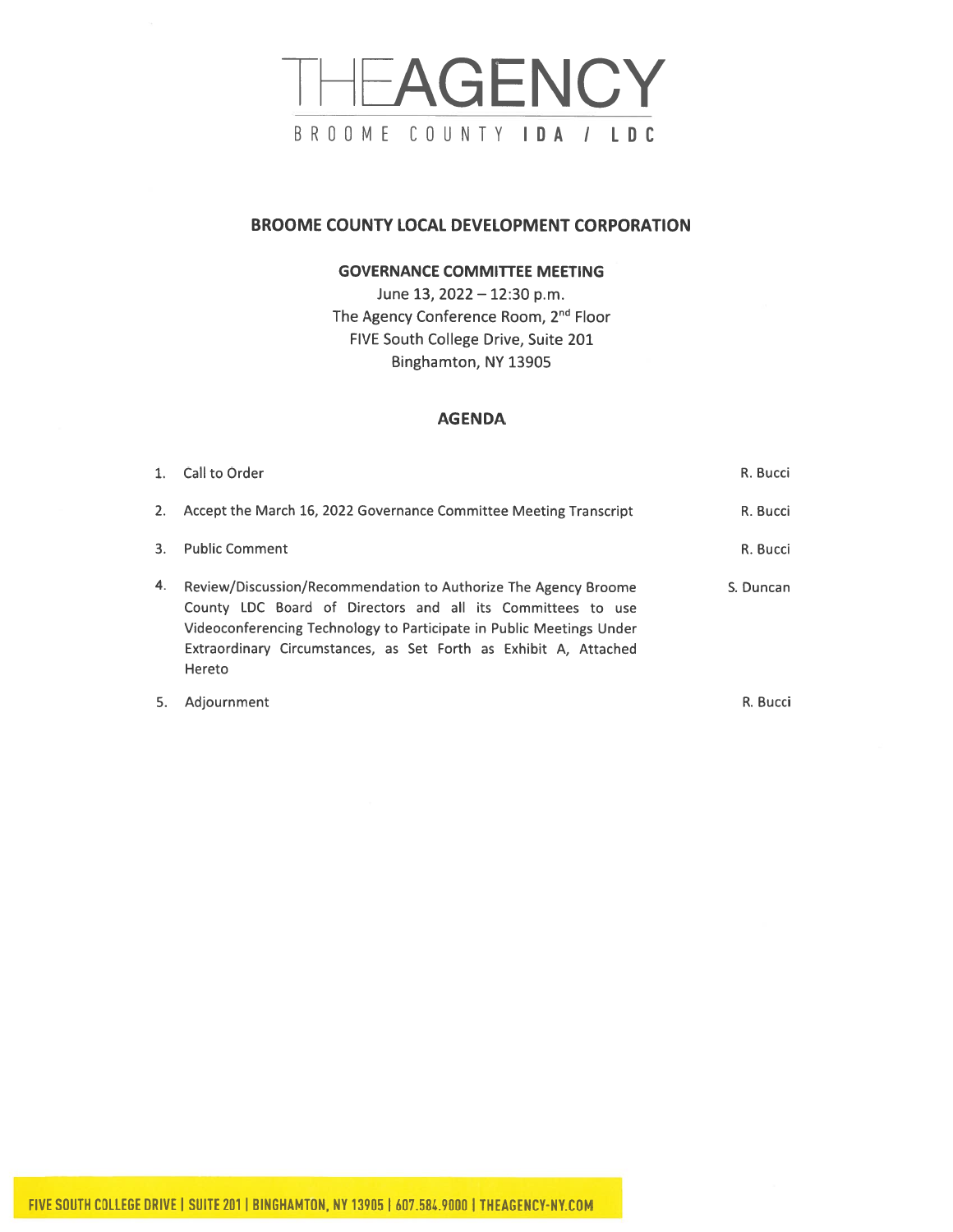BROOME COUNTY LOCAL DEVELOPMENT CORPORATION

-------------------------------------

Governance Committee Meeting Transcript

--------------------------------------

Held via Zoom, March 16, 2022, commencing at 12:01PM. Adjourned at 12:05PM.

[See attendees at end of transcript.]

Digitally recorded proceeding Transcribed by: Elana Hulsey Reporters Transcription Center P.O. Box 903 Binghamton, NY 13902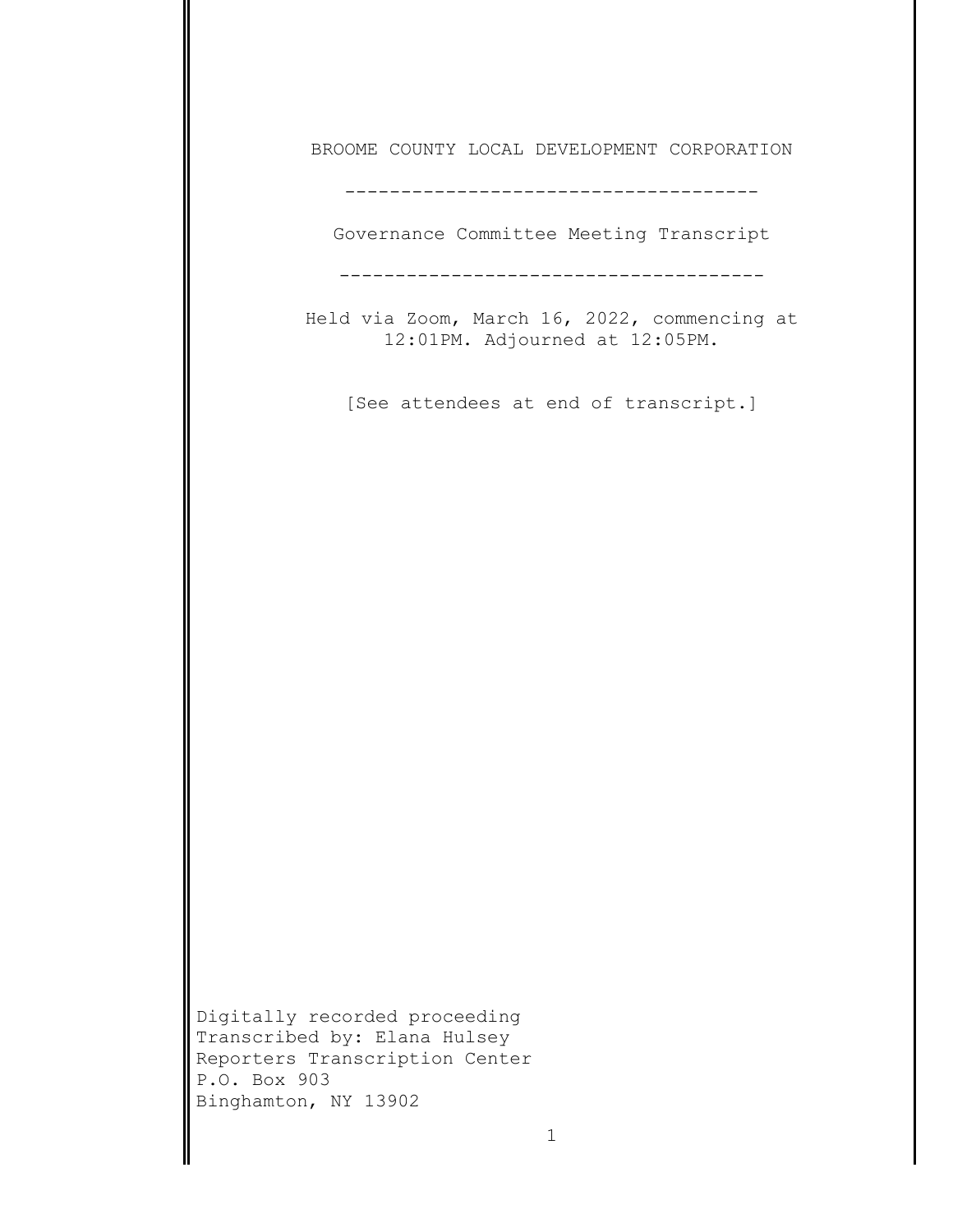LDC Governance Committee Meeting Transcript – 3/16/2022

 MR. BUCCI: Okay. Number one, we'll call the Governance Committee Meeting of the LDC to order. First item on the agenda is to accept the February 16, 2022, Governance Committee Meeting transcript that was forwarded to all members. They had an opportunity to review it and send any revisions back to Carrie, so we'll accept that for the record.

 At this time, we'll open it up to public comment. Anyone wishing to address the Governance Committee has five minutes. All we ask is you state your name and address, and the floor is yours. Is there anyone who would like to address the LDC Governance Committee at this time?

 Okay, hearing none, we'll close that portion of the meeting. We'll move on to our item on the agenda, Review/discussion/recommendation to authorize the sale of the premises located at 4301 Watson Boulevard in the Town of Union, formerly known as the IBM Country Club facility, to 4301 Watson Boulevard, LLC, or an entity to be formed, for the sum of \$300,000, pursuant to the terms of a Contract of Sale to be approved by the BCLDC counsel. Stacey?

 MS. DUNCAN: This action will enable us to and authorize me to sign the formal Contract of Sale on the purchase of 4301 Watson Boulevard by Conifer Realty from the LDC. As mentioned previously, we did close a few weeks ago on the purchase, and we are now the owners of the building, and we've come to terms with Conifer Realty for the purchase price of \$300,000. This includes a \$25,000 non-refundable deposit that would be credited towards the ultimate closing of the property. Joe and Conifer's counsel are reviewing and drafting the Contract of Sale which will include one provision of interest for clawbacks. If the project does not materialize, the LDC can get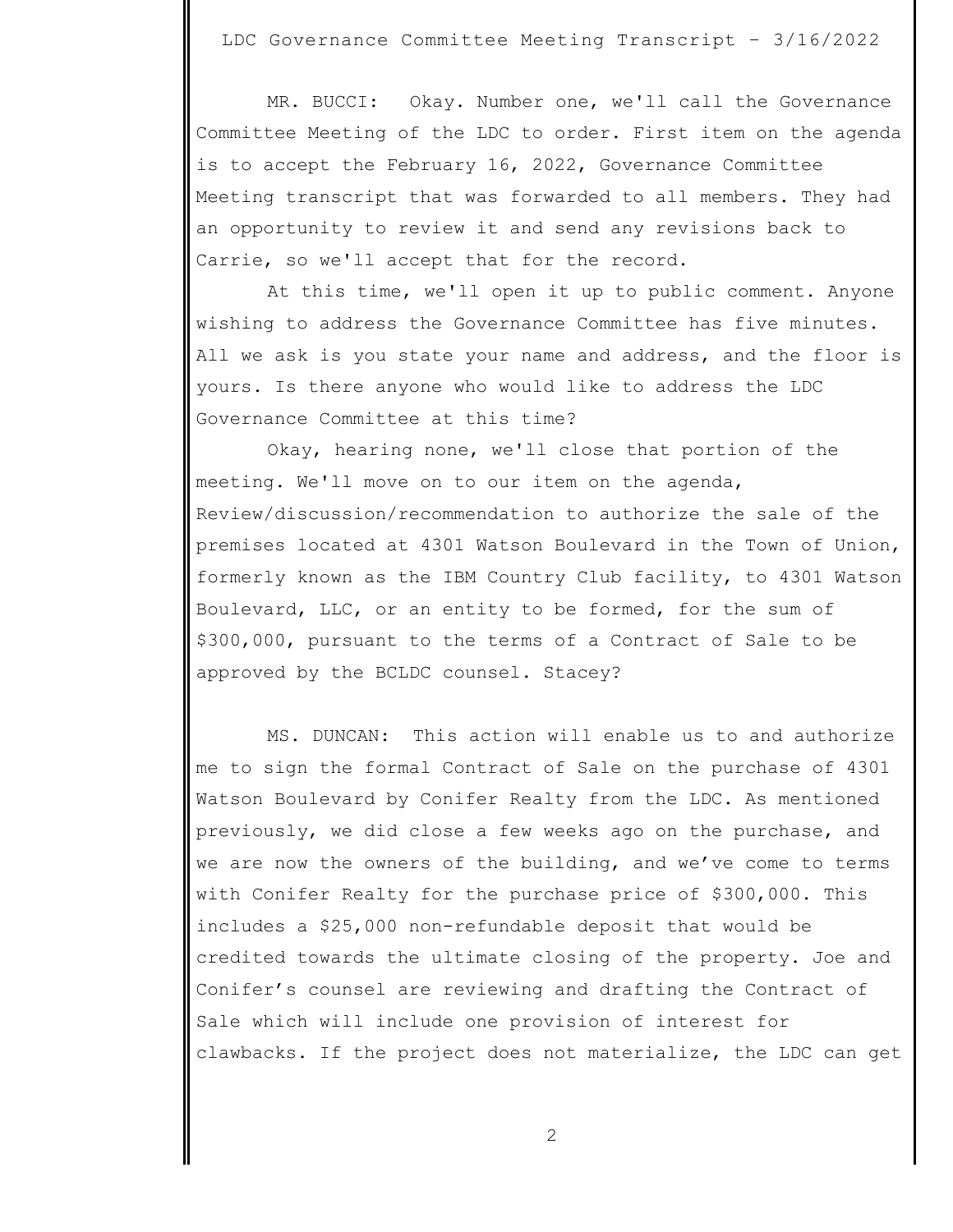LDC Governance Committee Meeting Transcript – 3/16/2022

the property back in a reasonable timeframe. This is also an item that they do need for their application to New York State.

 MR. BUCCI: Okay. Are there any questions at this time? This was on the original agenda I believe, right? This action, or is this-

MS. SACCO: We've known about this.

MR. BUCCI: That's what I mean.

 MS. SACCO: This was contemplated. We knew that this potentially would be coming so I can make a motion on this.

MR. PEDUTO: I'll second.

MR. BUCCI: All in favor?

ALL: Aye.

 MR. BUCCI: Motion carried. At this time, we can adjourn. Is there a motion to adjourn?

 [The meeting was adjourned on a motion by Ms. Sacco, seconded by Mr. Peduto, at 12:05PM.]

 [Attendees: Rich Bucci, Jim Peduto, Cheryl Sacco, Dan Crocker, John Bernardo, Dan Gates, Joe Mirabito, Stacey Duncan, Natalie Abbadessa, Carrie Hornbeck, Brendan O'Bryan, Theresa Ryan, Amy Williamson, Nicolas Gregoris, Joe Meagher, Margaret Scarinzi, George Slavik, Michael Birkby, Mitch Gorton, Michael Tanzini, Kevin Gremse, Leslie Spurgin, Evan Cleveland, Rita King, Mayor Martin Meaney, Chris Potter, Brenda Lehtonen.]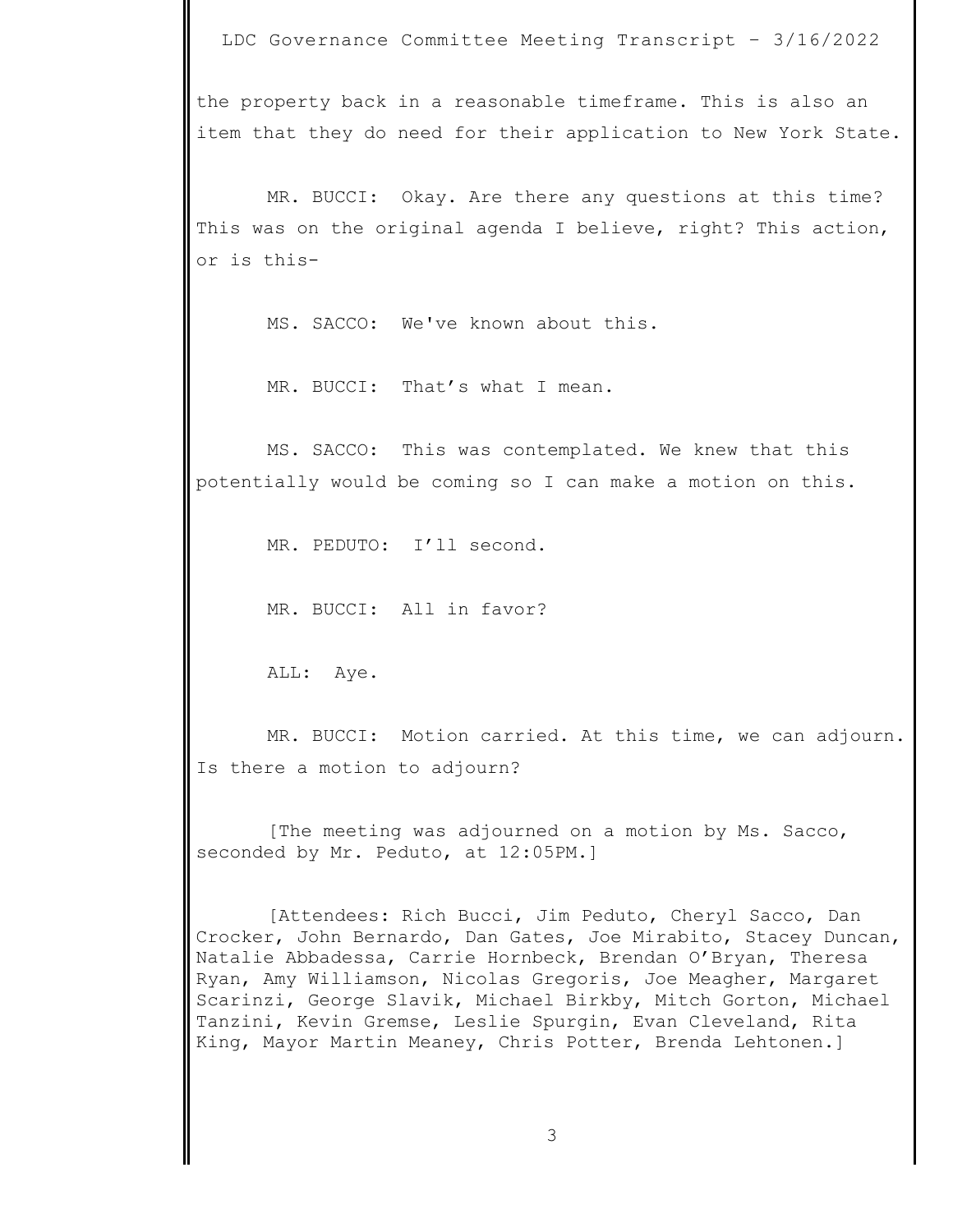LDC Governance Committee Meeting Transcript – 3/16/2022

### C E R T I F I C A T E

I, Elana Hulsey, certify that the foregoing transcript of the LDC Governance Committee Meeting on March 16, 2022, was prepared using digital transcription software and is a true and accurate record of the proceedings.

Nu bay

Signature:

Date: March 18, 2022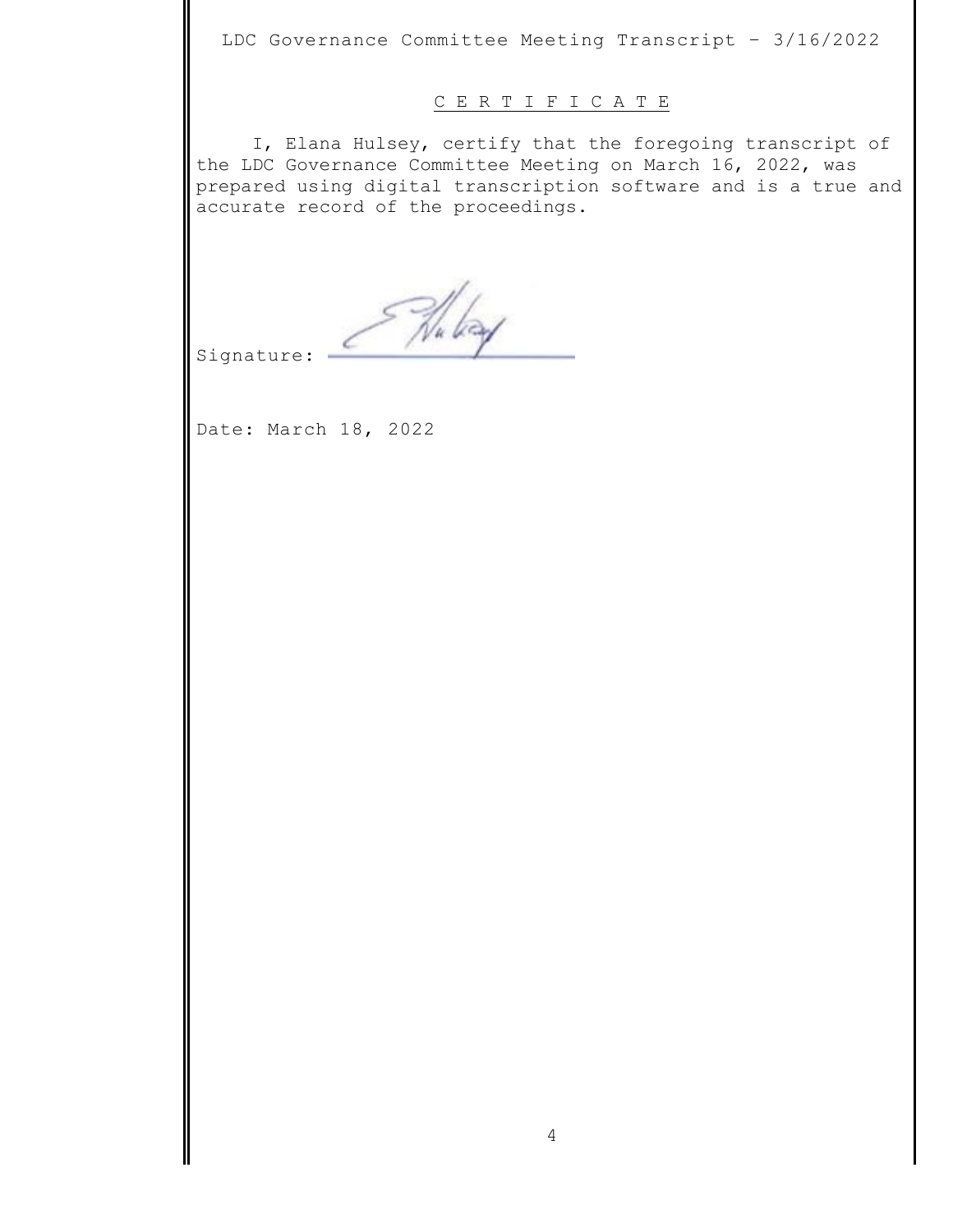**Extraordinary Circumstances** - factors not normally incident to or foreseeable during an administrative proceeding. It includes circumstances beyond a party's control that normal prudence and experience could not foresee, anticipate or provide for:

- Extreme Weather
- Medical Emergency of oneself or a family member
- Car Trouble (or other) Accident
- Personal Illness
- Necessary Medical Appointments
- House Emergency
- Military Obligations
- Jury Duty
- State of Emergency by County Executive or Governor
- Bereavement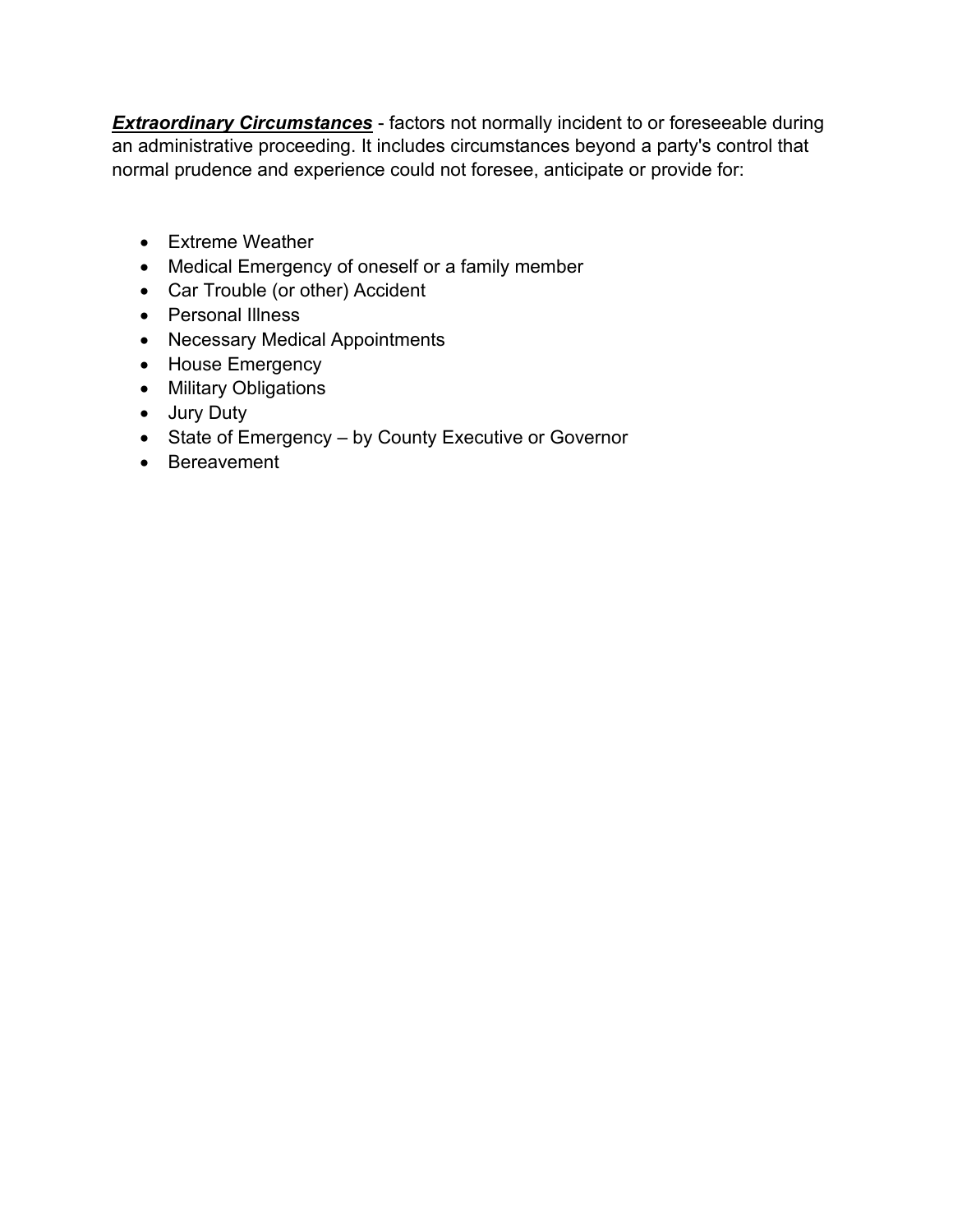

| FROM: | <b>Ostroff Associates</b>         |
|-------|-----------------------------------|
| DATE: | April 13, 2022                    |
| RE:   | Status of Open Meetings Law (OML) |

On **March 12, 2020**, Executive Order (EO) [202.1](https://www.governor.ny.gov/sites/default/files/atoms/files/EO_202_1.pdf) was signed as part of the State's COVID-19 Disaster Emergency Declaration, suspending the New York State law that required meetings to take place in person, therefore, allowing for public meetings to be held virtually.

On **June 25, 2021**, the State Disaster Emergency ended, which removed this provision (EO 202.1) that suspended the law.

On **September 2, 2021**, the Governor signed into law Chapter 417 of the Laws of 2021 (S.50001 Kavanagh/A.40001 Dinowitz), which mirrored EO 202.1 and allowed for remote public meetings to continue to be held in the same manner as was allowed during the State Disaster Emergency through January 15, 2022.

On **October 19, 2021**, the Governor signed into law Chapter 481 of the Laws of 2021(S.1150A Kaplan/A.1228A Paulin) which amends § 103(e) of OML to require that records that will be discussed at a meeting should be made available upon request, as well as posted online at least 24-hours before the meeting.

- The obligation to make records available to the public upon request and to post the records on the agency website has been in effect since February 2012.
- The only change this amendment made was placing a 24-hour minimum time frame for making those records available.

On **November 8, 2021**, the Governor signed into law Chapter 587 of the Laws of 2021(S.4704A Kaplan/A.1108A Paulin), which amended the OML to require agencies that maintain a website to post meeting minutes on their website within two weeks of the meeting date, or within one week of an executive session.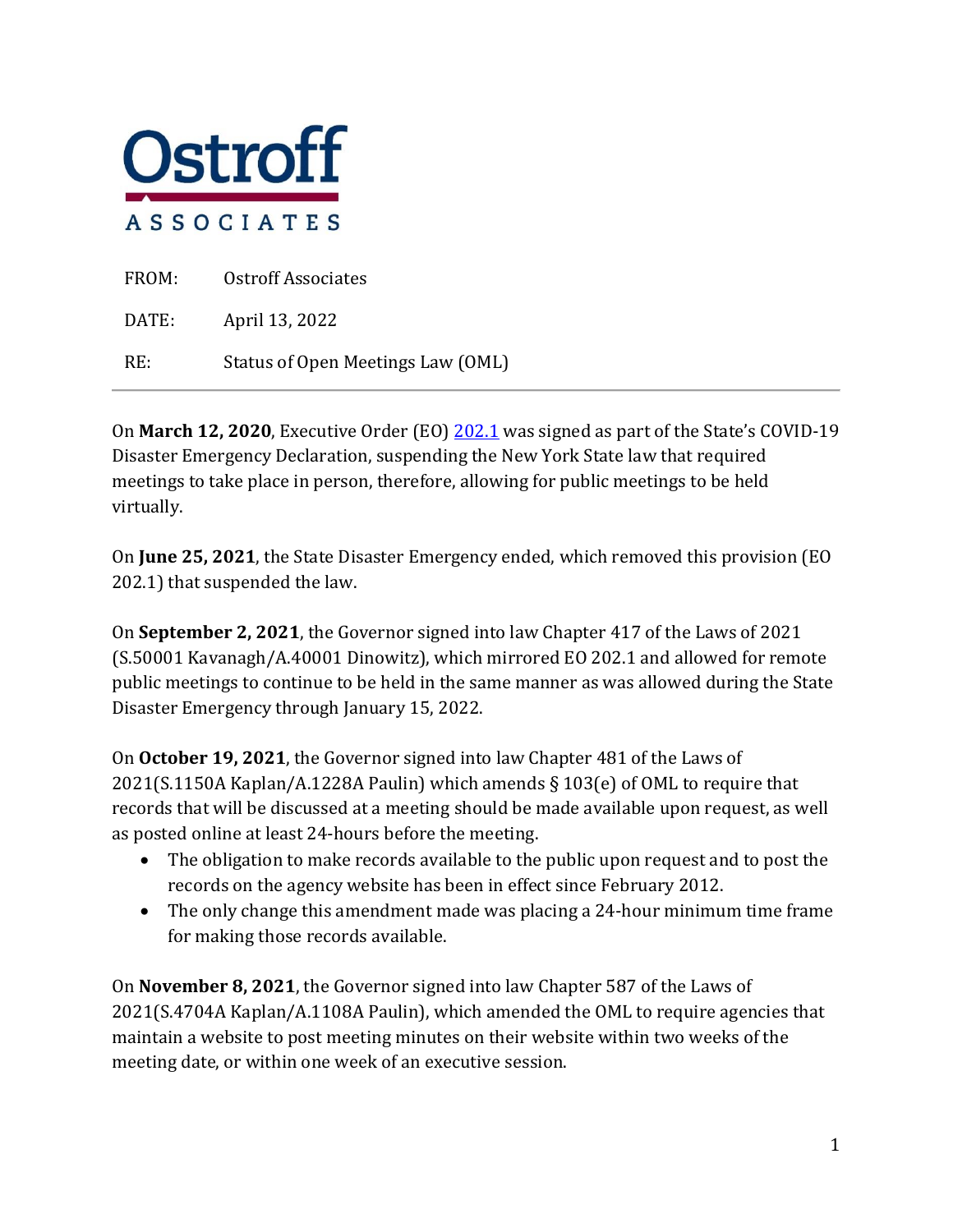On **December 21, 2021**, the Governor signed into law Chapter 676 of the Laws of 2021 (S.1625A Skoufis/A.924A Paulin), which amended the definition of "public body" to mean any entity for which a quorum is required in order to conduct public business or where two or more members are performing a governmental function for a public body or entity.

On **January 14, 2022**, Governor Kathy Hochul signed into law Chapter 1 of the Laws of 2022, which was a chapter amendment that amended Chapter 417 of the Laws of 2021 to also allow for meetings to be held by conference call.

- Please note, at this time, Chapter 1 would be repealed should the state disaster emergency end (pursuant to Governor Hochul's EO 11).
- As of this date, EO 11.3 had extended EO 11 through March 16, 2022.

On **March 16, 2022**, Governor Kathy Hochul signed into law EO [11.4](https://www.governor.ny.gov/sites/default/files/2022-03/EO_11.4.pdf) (extending Executive Order 11), which allows for remote public meetings to continue to be held in the same manner as prescribed in Chapter 1, through April 15, 2022.

On **April 9, 2022**, Governor Hochul signed Chapter 56 of the Laws of 2022 (S.8006-C/A. 9006-C) relating to ELFA Part WW in the FY22-23 New York State Budget. Included in the bill (ELFA Part WW), was an amendment to OML which would make permanent, the expanded use videoconferencing by public bodies to conduct open meetings, under extraordinary circumstances, regardless of a declaration of emergency, until July 1, 2024.

• Until then, it is important to note that the law permits public bodies to continue to hold remote meetings in the same manner as described in Chapter 1 of the Laws of 2022, for a period of 60 days after its effective date, or until June 8, 2022.

# **The NYS Committee on Open Government Q&A – Chap. 56 of the Laws of 2022**

The full Q&A can be found [here.](https://opengovernment.ny.gov/system/files/documents/2022/04/chapter-56-of-the-laws-of-2022-guidance-document-4-13-22.pdf) 

This new law is not meant to change what has always been required of public bodies complying with the OML. Public bodies may continue to operate now as they did before the onset of the pandemic in early 2020 when the "in person" aspects of the OML were first suspended.

• In other words, if a public body was permitted to do it before the pandemic, this law does not change that.

As noted above, this law is intended to expand, in extraordinary circumstances only, the ability of public bodies to meet using remote access technology.

• Each public body that wishes to allow for remote attendance is required to adopt a local law, joint resolution, or a resolution authorizing remote attendance, and they